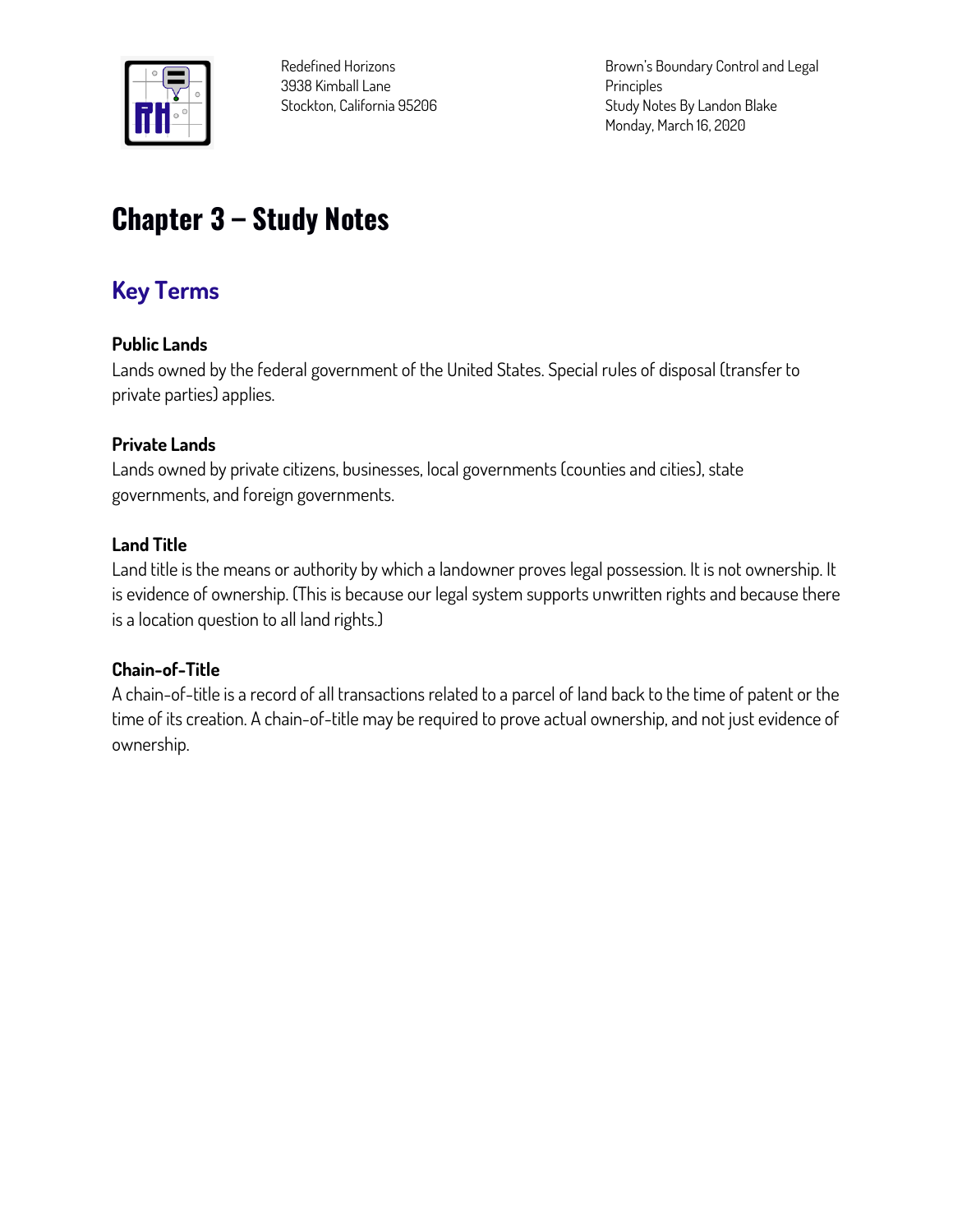

**Redefined Horizons 3938 Kimball Lane Stockton, California 95206** **Brown's Boundary Control and Legal Principles Study Notes By Landon Blake Monday, March 16, 2020**

# **Key Concepts**

# **The Government's Role In The US Cadastral System**

- **The government has the authority to tax and regulate the use of land.**
- **The courts adjudicate possession and the relationship of possession to title lines (deed lines or boundary lines).**

# **The Definition and Sources of Land Title**

- **Title is the means or authority by which a landowner proves legal possession. It is not ownership. It is evidence of ownership. (This is because our legal system supports unwritten rights and because there is a location question to all land rights.)**
- **There are 13 ways to obtain title in the United States. The most common means of title transfer dealt with by the land surveyor are:**
	- **1) Title by patent from the US federal government.**
	- **2) Title by patent from a state government.**
	- **3) Title by deed or private grant.**
	- **4) Title by will from a deceased person.**
	- **5) Title by involuntary transfer.**
	- **6) Title at law (transfer by a court decision).**
- **You can't convey legal title to more land than you own. (This is why junior/senior rights are important to land surveyors.)**
- **Voluntary transfers of real property need to be in writing.**
- **There is a presumption that voluntary transfers of real property convey fee unless stated otherwise.**
- **Property transfers in the United States are typically recorded in a public database or repository.**
- **In most of the United States evidence of ownership (title to land) is recorded, not the actual ownership of land. (Conflicting deeds can be recorded.)**
- **In a Torrens system, actual record of ownership is recorded. The recording document has final authority. Unwritten rights aren't allowed.**
- **A chain-of-title is a record of all transactions related to a parcel of land back to the time of patent or the time of its creation. A chain-of-title may be required to prove actual ownership, and not just evidence of ownership.**
- **There are judicial alternatives to proving ownership by a chain-of-title. (For example: A quiet title action.)**
- **Surveyors often need to research chain-of-title farther back than attorneys or land title professionals. (They are interested in creation events that fall outside the statute-oflimitations.)**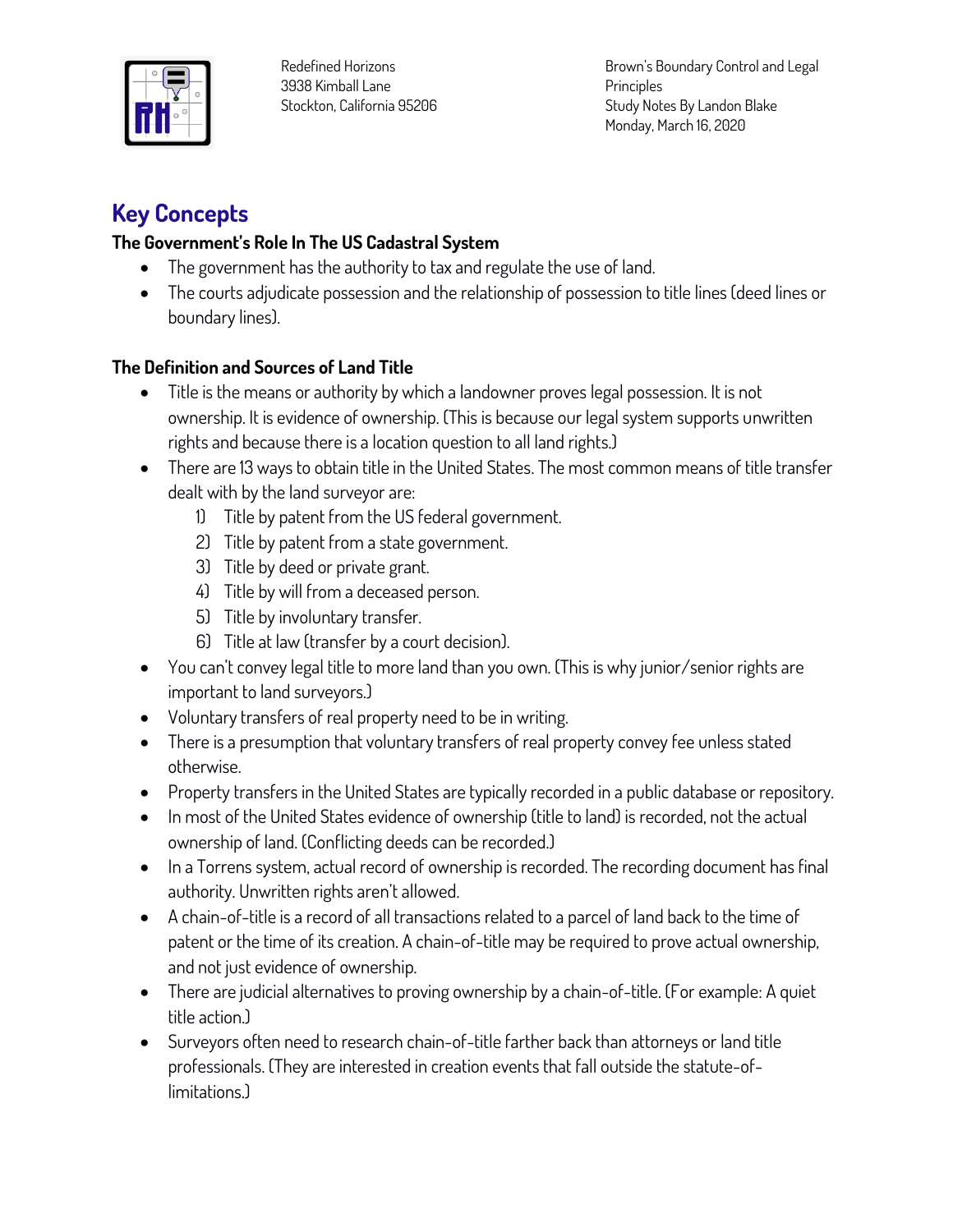

- **Land title can be transferred in the US cadastral system by several legal doctrines. These doctrines include adverse possession, prescriptive easements, boundary line by agreement, estoppel and others.,**
- **The land surveyor needs to be aware of unwritten rights.**
- **The evidence a land surveyor collects in the field may be used to prove or disprove unwritten rights in land.**
- **Unwritten rights are created once the legal criteria have been met by "facts on the ground". A court doesn't create unwritten rights. It merely recognizes the existing unwritten rights.**
- **A court decree is needed to create marketable title to land or land rights obtained by unwritten means.**
- **Involuntary transfers of real estate recognized in the US cadastral system include foreclosure, tax seizure, and escheat.**

# **Resolution of Land Ownership Conflicts**

- **The courts adjudicate possession and the relationship of possession to title lines (deed lines or boundary lines).**
- **Conflicts about land ownership occur in the cadastral system.** 
	- **1) Conflicts occur when two parties claim the same property or property right.**
	- **2) Conflicts occur when one party has possession and another party has legal title.**
	- **3) Conflicts occur when a land description that defines the location of a property right conflicts with another land description (or survey).**

## **Land Descriptions**

- **Descriptions of a parcel of land can be below the surface, above the surface, or at the surface.**
- **A deed is not a land description. A deed contains a land description.**
- **Conflicts occur when a land description that defines the location of a property right conflicts with another land description (or survey).**
- **To be legally valid a deed must meet requirements defined by law. These requirements include:**
	- **1) Identification of competent parties.**
	- **2) Operative words of conveyance.**
	- **3) A sufficient description of the real estate being conveyed.**
- **Unqualified people prepare land descriptions. These include land owners, attorneys, utility company employees, land title professionals and even land surveyors.**
- **Land descriptions have an important historical context. This includes the type of measurements in use when the land description was prepared.**
- **Distance measurements in land descriptions can be along a horizontal surface or follow the slope of the land. Historical context is important.**